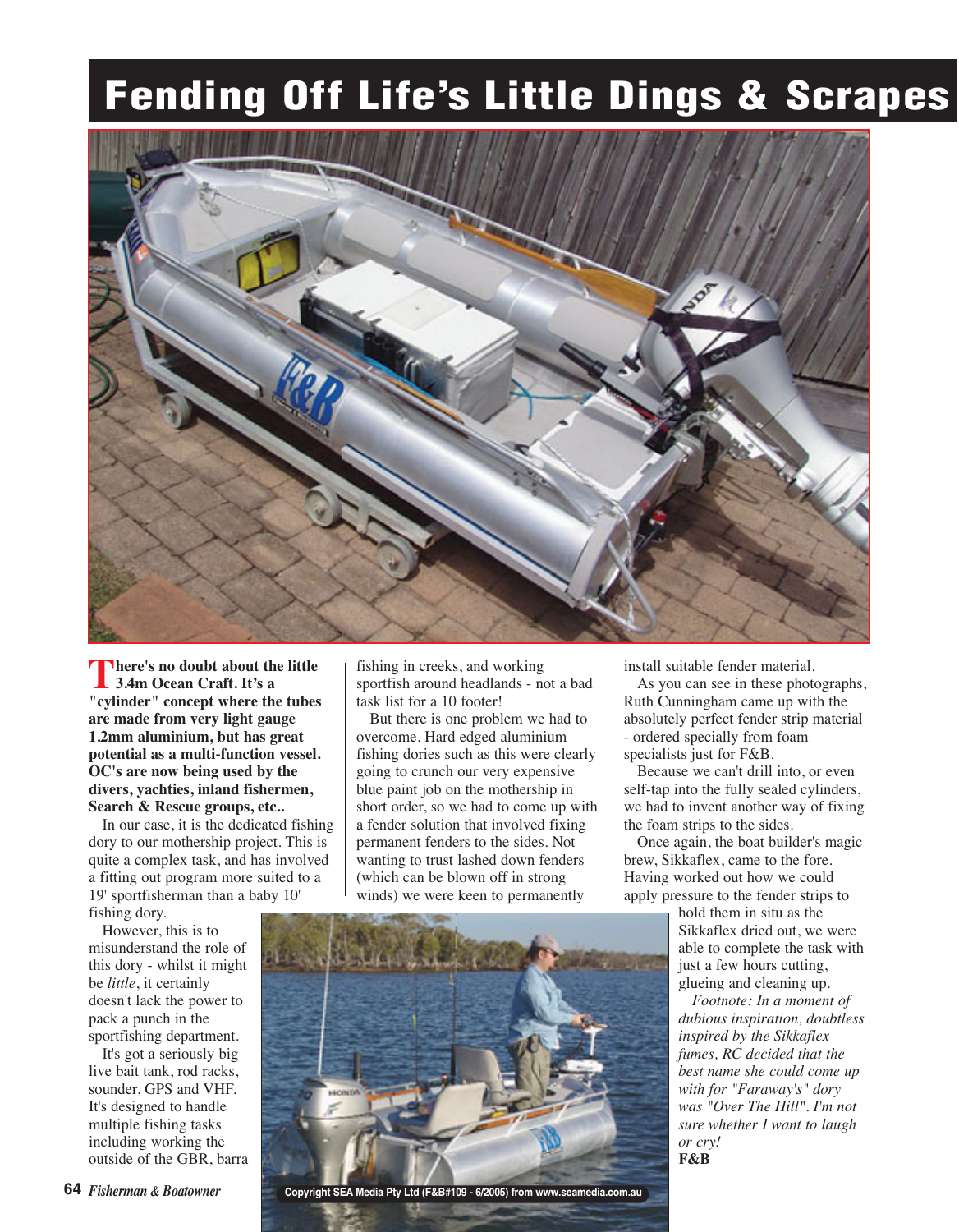## **es . .**

## **with Ruth Cunningham**



**Above: The basic ingredients - Sikkaflex, masking tapes, the special foam fender strips and vaseline.** 



**Here, we've used the cling tape to hold the strips in place. It's important to get quite a bit of pressure on the strips, but equally, it's vital that the edges of the fender strip are fully sealed off with Sikkaflex, too.** 

**As shown here, there's plenty of Sikka on the blue stuff, but the job needs a bead of Sikka running right along the edge of the join between the top edge - and the bottom edge - of the fender strip and the hull.** 



**This is a composite of foams very similar to those used in the fenders sold by Whitworths, Bias, etc. It has a very hard, tough outer layer, with a much softer but nevertheless tough other side. We Sikka'd the blue, and left the softer side on the outside.** 



**It usually takes three runs to get the Sikkaflex into and behind the fender strip. First off, we zig-zagged down the back of the fender strip and then squished that onto the cylinder sides. We then fixed the cling tape to apply pressure to the strips, holding them into the tubes, and ran the extra beads of Sikka into the top and bottom joins.** 



**Positioning the masking tape is important if you want to get a neat, professional edge later on. Another tip from the pros - don't leave the masking tape on a minute longer than necessary. In this case, we were taking the masking tape off about half an hour after the Sikka went down.**